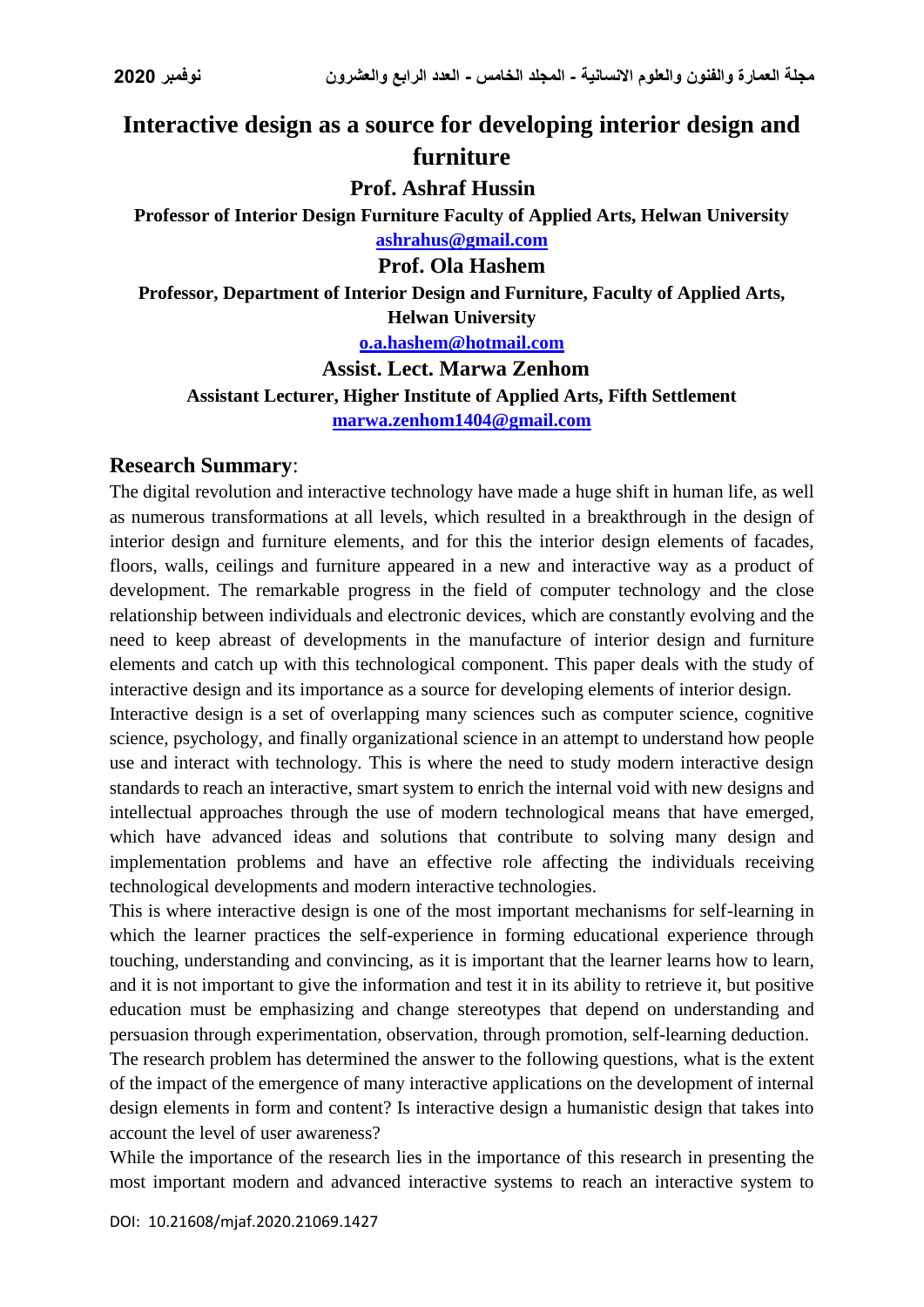enrich and develop the elements of interior design and furniture. The research aims to monitor and analyze the impact of interactive design applications on the development of interior design and furniture, and access to the determinants of human interactive design in internal spaces. Where the research depends on the descriptive analytical method. The research included the meaning of interactive design: it is the communication between the user and the computer, whether direct or indirect, and the direct interaction includes control and dialogue with comments and indeed throughout the work, while the indirect interaction may include background only or some sensory treatment, but the important thing is the user's interaction with the tool via the computer to accomplish or processing a specific task. Interactive design can be divided into three main parts, namely, information design, interaction design, and design of feelings, and the equipment used in interactive design, which is a sensor is a device that detects or responds to a physical or chemical stimulus such as, movement or heat, and the valve interacts directly with the exciting medium. The energy transformer is always used for energy transformation. The sensors interact directly as well as respond to the stimulating medium surrounding it. The detector that always uses this term to refer to the group consists of a valve with a shape that can be used as well as to be measured. A mechanical actuator is a device that converts the input energy into a kinetic or mechanical act.

To analyze the extent of the impact of interactive design as a source for developing the elements of interior design and furniture by setting a design strategy to analyze the elements of interactive design and includes: the stage of the general vision: "achieving the visual identity of the interactive design": it depends on achieving the visual vision through the formation of a mental image with innovation and a specific concept through the interactive elements. The stage of the interactive scenario: It includes the interactive idea, in terms of choosing the appropriate interactive elements for the design according to the purpose required by it. The stage of the interactive tasks: The plan responsible for implementing the interactive tasks designed in the interactive scenario. The effect of interactive design as a source for developing interior design and furniture. It includes: Influencing the recipient: It includes: Did the interactive design consider the recipient? And did the interactive design help raise the awareness of the recipient? And the effect on the development of the elements of interior design and furniture. By analyzing these elements through an analytical table, after explaining the effect of modern interactive technology on the elements of interior design. Then the researcher explained both:

First: Interactive Interfaces: In terms of making use of modern interactive systems and methods in interactive interface technology, it allows the user to control the interactive interfaces of buildings through a smart application via the phone: "Copenhagen's Danish Industrial Confederation Headquarters" as it allows passersby to control the architecture by using the application on their mobile devices through touch on their screens.

It also includes a dynamic interactive interface using the "flare kinetic ambient reflection" technique: this system consists of an irregular prism made of reflective metal that is installed in the form of a metal and a hydraulic frame that controls its movements. Each hydraulic arm works independently and is controlled by the mechanical program. The different movements allow the degree of openness of the interface, which allows the entry of sunlight and adjustable ventilation. It also creates a reflective effect that allows light to enter the building through the use of a dynamic change system.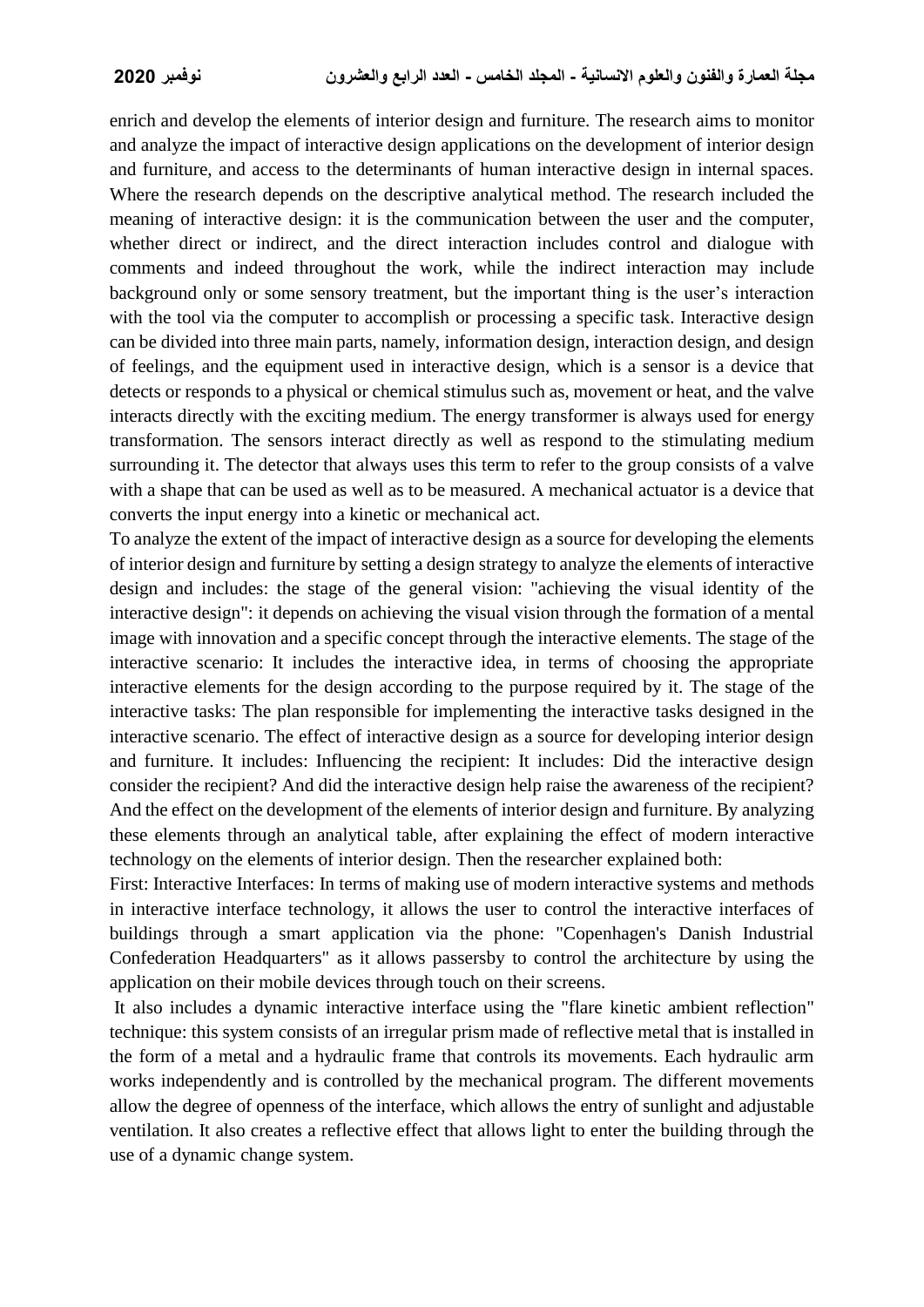Then secondly: Explaining interactive walls: the main goal of interactive wall design is to communicate and interact directly with the user. The idea of interactive walls is used, for example, in teleconferencing, where it has the advantage that users feel intimate and interact as if they were in the same place, where the interaction among users and each other in separate places through a system consisting of information display units that interact with users.

Interactive design applications are mentioned during a timeline and a specific time line in the interior design of interactive museums through the interactive wall at the Cleveland Museum of Art and Interactive Walls in the Museum. Picasso for the arts and taking advantage of modern interactive systems and methods in interactive three-dimensional surfaces, allowing the user to interact with them and respond to him/her with programmed reactions for his/her actions and explaining modern interactive systems and methods in wall-to-wall technology. It provides the user with distance education.

And thirdly: Interactive floors to explain the benefit of modern systems and methods in interactive floors, as it provides the user with interacting and responding to it with programmed reactions: This technology provides optical displays that provide an enjoyable interactive experience and effective interactive participation.

Fourth: Interactive furniture: Taking advantage of modern interactive systems and methods in furniture design, as furniture design was affected by new concepts of interior design, which arose as a result of the remarkable development in the field of computer technology, so the term "interactive furniture" appeared, as this type of furniture depends on the integration of sensors and a processor of very little data inside the furniture. Includes:

An explanation of the interactive woman, who has many different uses, such as distance education, play and entertainment, and then addresses the modern interactive methods of the interactive woman, transformed into a smartphone. It is an interactive smart mirror that integrates and is compatible with the Apple Store for mobile applications "App Store", allowing the user to access more than 500 favorite applications and programs and interact with him/her in the same way on the screen of the smartphone, it eliminates the need to carry it completely.

Then explaining the interactive table which opens new horizons for educational and cognitive means. This table is distinguished by its ability to identify the things on its surface, where the table integrates and identifies the site on which the object is located through the computer equipment inside it. An explanation of the features of the interactive platform enables the lecturer to control these means from the platform to facilitate and provide flexibility when dealing with these devices during the presentation, including Internet connection, by integrating digital technologies, communication technologies and multimedia elements such as sound and image. And take advantage of modern interactive systems and methods as a new intellectual entrance in furniture design by forming three-dimensional furniture pieces by using interactive digital pens. The explanation included pictures illustrating the effect of modern interactive technology for interior design and furniture elements. Each of the previous sections was followed by an analytical explanation table from the researcher's analysis.

Then he explained the results of the research: namely, that the interactive design adds a new framework for the development of the design, by working to raise the level of user awareness. Interactive design contributes to translating valuable information structures into physical formulas that allow the integration of interactive components with physical structures in interior design and the use of modern technologies in interactive interfaces, which allow the recipient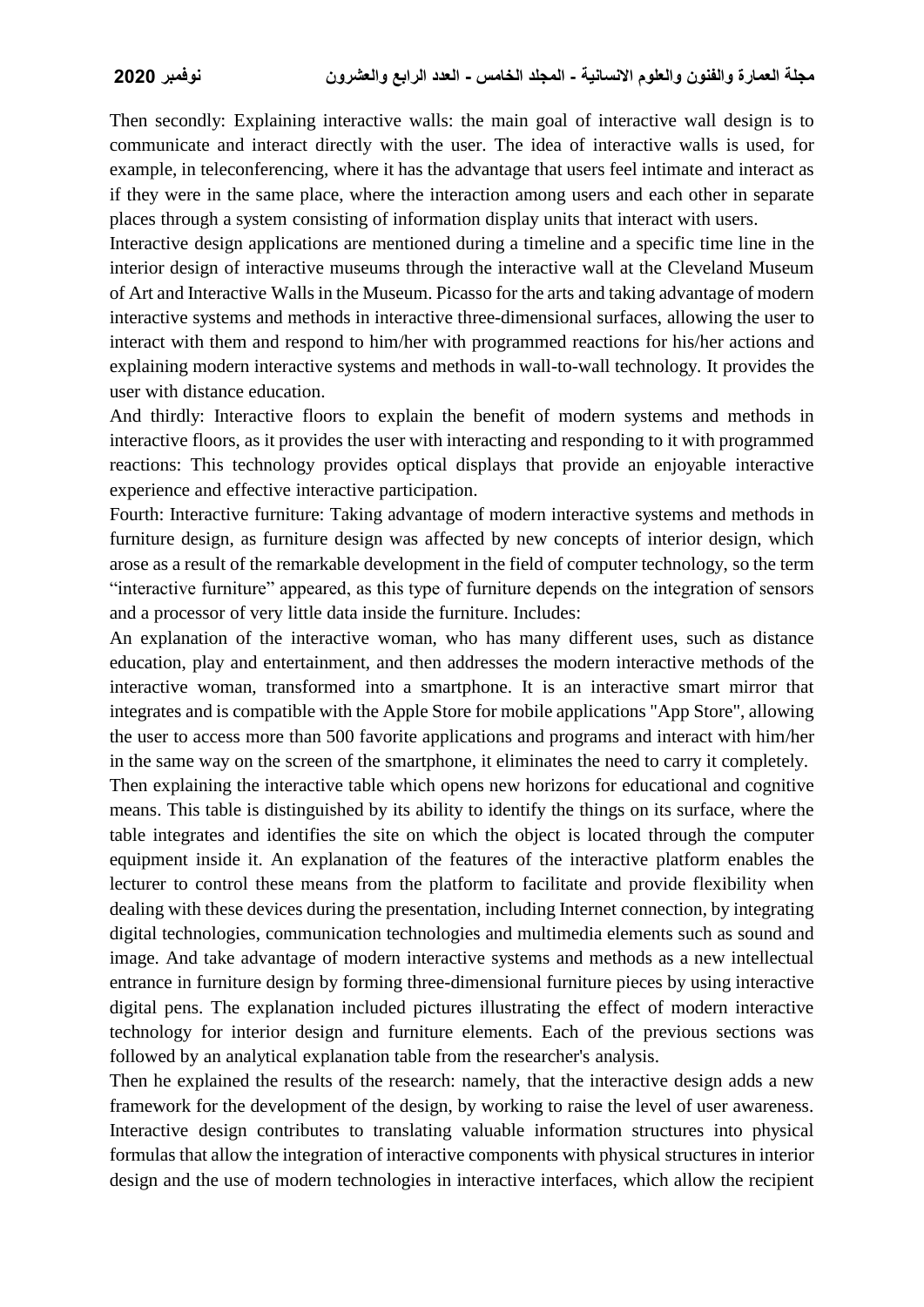to be creative, design and share through the application's use of a number of users simultaneously the use of modern technologies from interactive design also leads to providing the time factor because of their modern techniques that save time and effort, especially in museums and restaurants, and that the use of modern interactive means and modern techniques in designing interactive furniture for students helps in its ease of assimilating information and creating a psychological atmosphere that encourages science and learning. And the use of time maps inside interactive museums has a great role in creating many visual relationships to link information using the interactive design technology to display information and benefit from modern interactive systems inside museums leading to the creation of databases which is a masterpiece that helps in researching and preserving the museum's heritage and gives an opportunity to display more of the largest possible number of museum pieces.

The researcher's recommendations are represented in the importance of the interior designer being familiar with modern interactive technological means and methods because of their effective role in finding new intellectual entry points in the internal space. And that the interior designer's awareness of modern technological methods is one of the design standards and an important tool that helps in resolving many design problems. And interest in studying modern interactive methods contributes to reaching effective solutions to many design and implementation problems, especially in light of the massive technological revolution that we are witnessing now. And interest in the study of interactive furniture as one of the facets of interactive life. Because we have become in a time when technology is growing amazingly and taking advantage of modern interactive systems and methods provides a time factor which contributes to distance learning, which facilitates an increase in education, exploration and scientific research, and benefit from it in the educational and cognitive process.

### **References:**

• ali ·'ahmad samir kamal. "mafuhum almurunat fe altasmim aldakhly minkhilal manzumat altafkir alabdaea". risalat dukturah. qism altasmim aldakhily walathaath. kolyat alfunun altatbiqiat. jamieat hulwan. eam 2012.

 'ibrahim , 'ahmad muhamad muhmad. risalat dukturat. "altasmim fi alfaragh al'iilyktrunii wa'iirtibatoh biletegahat alhadithaa liltasmim aldakhli". qism altasmim aldakhly walathaath. kuliyat alfunun altatbiqiat. jamieat hulwan. eam 2013.

 kasaab , 'eman yusif 'ahmad ali .resalat majstayr. "teknulojya altashkil bi aldaw' fe aleamarat aldaakhilat". qism aldykour- kuliyat alfunun aljamiliha- jamieat al'iiskandariat -eam 2014

• alhuwfe · 'ayman muhamad mustafaa. risalat majstyr "teknolojya almaelumat wa estekhdamha fi majal aard altasmim". qism altasmim alsenaey. kuliyat alfunun alttbyqyt 2010

 'abu talib , slama muhamad nabil. risalat majstayr. "altaathir altfaela lilgholaf al meamary ala altasmim aldakhly". .qasim aldykour- kuliyat alfunun aljamiliah- jamieat aliiskandariat -am 2010.

 atia , shaymaa' hamdy helmy. risalat majsteyr. "allawn alraqmy waldaw' fe altasmim aldakhly lifaragh al ard altafaolaa". .qasim aldykwr- kuliyat alfunun aljamiliha- jamieat al'iiskandariat -eam 2013.

• aldlal, fayza muhamad 'ahmad. risalet majstir "aledrak alhessy lilmuealajat albasarya fe alhayzat aldakhiliaa". qism aldykour. kuliyat alfunun aljamiliha- jamieat alaskandria. am 2006.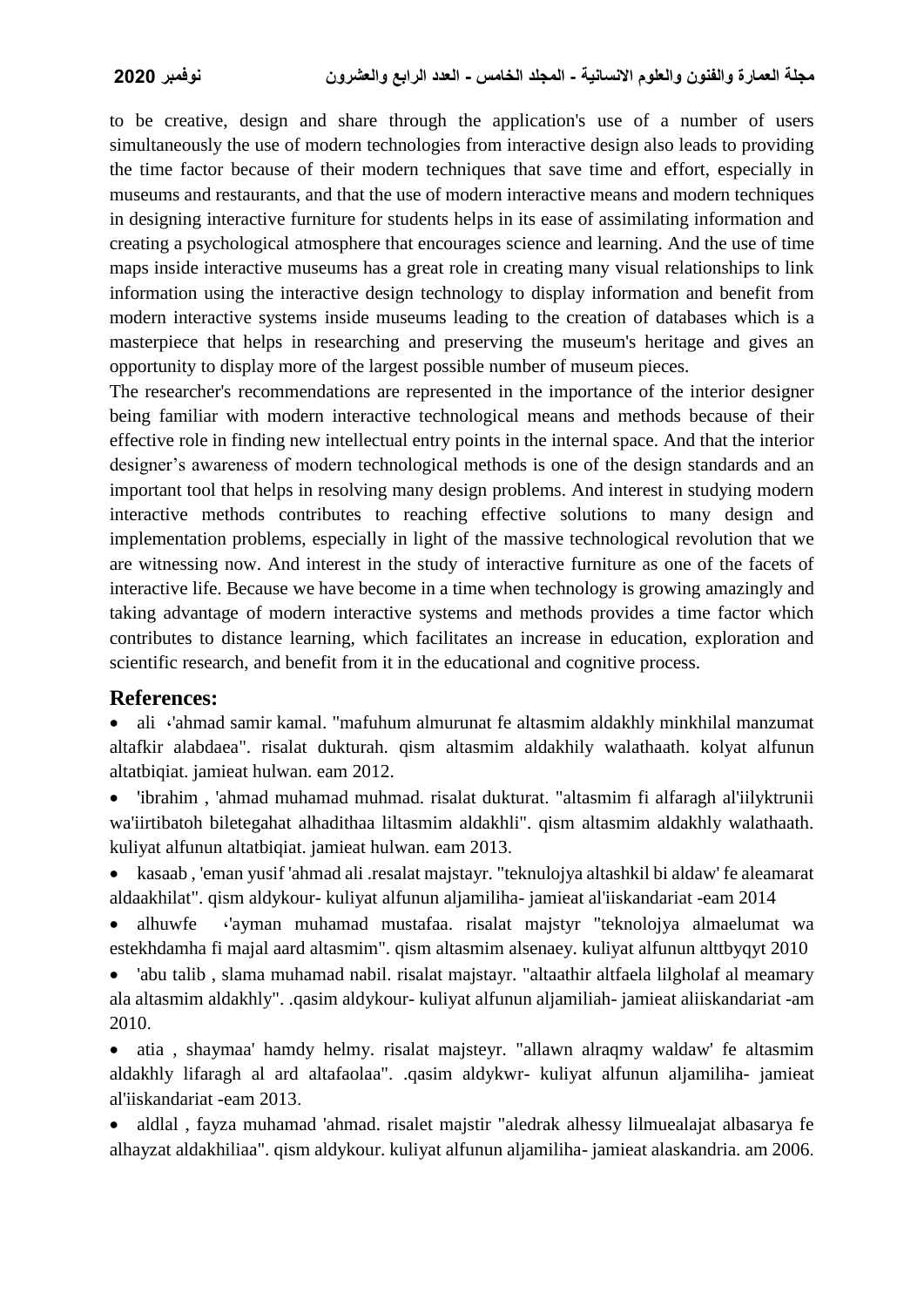ezzaldiyn , wesam mamduh. "al'athath altfaoly bayn althawra alraqamiaa wa mutatalebat alasr" .resalat majstyr. qism altasmim aldakhly walathaath .kulyat alfunun altatbiqiaa. jamieat hulwan . am 2015.

 abd almaqsoud , 'asma' hamid. "almaerifat albasrya ka mayza tanafosiaa mustadamaa fi almatahif alaiftiradia" , bahath manshur - almutamar alarabie likolyat alfunun altatbiqya fibrayir 2016.

 eisaa , mustafa muhamad ebrahim. "alealan altfaoly fe almarakiz altijarya". bahath manshur - majalat aleamarat walfunun waleulum alainsaniah .almujalad 4 , aladad 18 , nuvambir 2019.

 hamza , mona sayed ramdan. "alboed althalith liljadariat alzujajiat bayn alibdaa waltatbiq fi alemaraa aldaakhilyaa". bahath manshur - majalat aleamarat walfunun waleulum alainsaniih aladad alttasea ashr. yanayir 2020.

 aly , mai abd alhamid abd almalik .w yaqut , yumnaa muhamad fath allh. "dawr alanfojrafek altfaely fe altasmim aldaakhily lilmatahif almueasr". bahathi manshur - majalat aleamarat walfunun waleulum alainsaniih - aladad alhadaa eushra. aljuz' al'awal aam 2018.

 hassan , walid 'iibrahim. "dawr handasat alawamil albashrya". bahath manshur - majalat aleamarat walfunun waleulum alinsaniah- almujalad 4 , aladad 17 , sebtambar 2019

 D. Michelle Addington , Daniel L. Schodek: " Smart Materials and New Technologies , Harvard University , Elsevier ,London 2005 .

 Thomas Grechenig ." INTERACTIVE CEILING -Ambient Information Display for Architectural Environments ",Vienna University of Technology , 2008

 Richard Urban , Paul Marty- A Second Life for your Museum: 3D Mul -User Virtual Environments and

• Museums-, Florida State Universit, USA

 Charitos, D., Vassilakis, K., Lepouras, G., Katifori, V., Halatsi, L "An Approach to Designing ·and Implementing Virtual Museums", in Hollands, R. (ed.), Proc. 7 Interna onal UK VR-SIG Conference, Glasgow, ISBN:0-85358-089-8. . (2000). [www.VR-SIG-2000\\_final.doc](http://www.vr-sig-2000_final.doc/)

 $\bullet$  [https://www.arch-news.net/%D9%85%D8%AD%D8%A7%D9%88%D8%B1-](https://www.arch-news.net/%D9%85%D8%AD%D8%A7%D9%88%D8%B1-%D8%A7%D9%84%D8%A8%D9%88%D8%A7%D8%A8%D8%A9/%D8%A8%D8%B1%D8%A7%D9%85%D8%AC-%D9%87%D9%86%D8%AF%D8%B3%D9%8A%D8%A9/1196-%D8%A7%D9%84%D8%AA%D8%AD%D9%83%D9%85-%D8%A8%D8%A7%D9%84%D9%88%D8%A7%D8%AC%D9%87%D8%A7%D8%AA-%D8%A7%D9%84%D8%AA%D9%81%D8%A7%D8%B9%D9%84%D9%8A%D8%A9-%D9%84%D9%84%D9%85%D8%A8%D8%A7%D9%86%D9%8A-%D8%B9%D9%86-%D8%B7%D8%B1%D9%8A%D9%82-%D8%AA%D8%B7%D8%A8%D9%8A%D9%82%D9%8D-%D8%B0%D9%83%D9%8A-%D8%A8%D8%AF%D8%A7%D9%8A%D8%A9-%D9%85%D9%86-%D9%83%D9%88%D8%A8%D9%86%D9%87%D8%A7%D8%BA%D9%86-%D9%88%D9%85%D8%B3%D8%AA%D9%82%D8%A8%D9%84%D9%8C-%D9%85%D9%81%D8%AA%D9%88%D8%AD) [%D8%A7%D9%84%D8%A8%D9%88%D8%A7%D8%A8%D8%A9/%D8%A8%D8%B%D](https://www.arch-news.net/%D9%85%D8%AD%D8%A7%D9%88%D8%B1-%D8%A7%D9%84%D8%A8%D9%88%D8%A7%D8%A8%D8%A9/%D8%A8%D8%B1%D8%A7%D9%85%D8%AC-%D9%87%D9%86%D8%AF%D8%B3%D9%8A%D8%A9/1196-%D8%A7%D9%84%D8%AA%D8%AD%D9%83%D9%85-%D8%A8%D8%A7%D9%84%D9%88%D8%A7%D8%AC%D9%87%D8%A7%D8%AA-%D8%A7%D9%84%D8%AA%D9%81%D8%A7%D8%B9%D9%84%D9%8A%D8%A9-%D9%84%D9%84%D9%85%D8%A8%D8%A7%D9%86%D9%8A-%D8%B9%D9%86-%D8%B7%D8%B1%D9%8A%D9%82-%D8%AA%D8%B7%D8%A8%D9%8A%D9%82%D9%8D-%D8%B0%D9%83%D9%8A-%D8%A8%D8%AF%D8%A7%D9%8A%D8%A9-%D9%85%D9%86-%D9%83%D9%88%D8%A8%D9%86%D9%87%D8%A7%D8%BA%D9%86-%D9%88%D9%85%D8%B3%D8%AA%D9%82%D8%A8%D9%84%D9%8C-%D9%85%D9%81%D8%AA%D9%88%D8%AD) [8%A7%D9%85%D](https://www.arch-news.net/%D9%85%D8%AD%D8%A7%D9%88%D8%B1-%D8%A7%D9%84%D8%A8%D9%88%D8%A7%D8%A8%D8%A9/%D8%A8%D8%B1%D8%A7%D9%85%D8%AC-%D9%87%D9%86%D8%AF%D8%B3%D9%8A%D8%A9/1196-%D8%A7%D9%84%D8%AA%D8%AD%D9%83%D9%85-%D8%A8%D8%A7%D9%84%D9%88%D8%A7%D8%AC%D9%87%D8%A7%D8%AA-%D8%A7%D9%84%D8%AA%D9%81%D8%A7%D8%B9%D9%84%D9%8A%D8%A9-%D9%84%D9%84%D9%85%D8%A8%D8%A7%D9%86%D9%8A-%D8%B9%D9%86-%D8%B7%D8%B1%D9%8A%D9%82-%D8%AA%D8%B7%D8%A8%D9%8A%D9%82%D9%8D-%D8%B0%D9%83%D9%8A-%D8%A8%D8%AF%D8%A7%D9%8A%D8%A9-%D9%85%D9%86-%D9%83%D9%88%D8%A8%D9%86%D9%87%D8%A7%D8%BA%D9%86-%D9%88%D9%85%D8%B3%D8%AA%D9%82%D8%A8%D9%84%D9%8C-%D9%85%D9%81%D8%AA%D9%88%D8%AD)

• <https://www.pinterest.com/pin/219128338106582179/>

- https://i.pinimg.com/originals/36/6b/eb/366beb6cd993e9734f21e4faf9fe51a2.jpg
- <https://www.pinterest.com/pin/670684569484030819/>
- $\bullet$  <https://www.pinterest.com/pin/36662184439521100/>
- <https://www.pinterest.com/pin/445574956875731589/>
- <http://blog.litstudios.com/index.php?/archives/14-Interactive-Mirror.html>
- $\bullet$  <https://www.pinterest.com/pin/310678074292973600/>
- <https://www.pinterest.com/pin/833236368540377049/>
- [http://www.chictip.com/hotels/restaurant-design-urban-interiorites-by-ali-rahim-tiffany-](http://www.chictip.com/hotels/restaurant-design-urban-interiorites-by-ali-rahim-tiffany-dahlen-and-virginia-melnyk)
- [dahlen-and-virginia-melnyk](http://www.chictip.com/hotels/restaurant-design-urban-interiorites-by-ali-rahim-tiffany-dahlen-and-virginia-melnyk)
- <http://mihwa-pg03.blogspot.com/>
- [http://www.furniturefashion.com/2010/04/08/mirror\\_mirror\\_on\\_the\\_wall.html](http://www.furniturefashion.com/2010/04/08/mirror_mirror_on_the_wall.html)
- $\bullet$  <https://www.pinterest.com/pin/11259067799171270/>